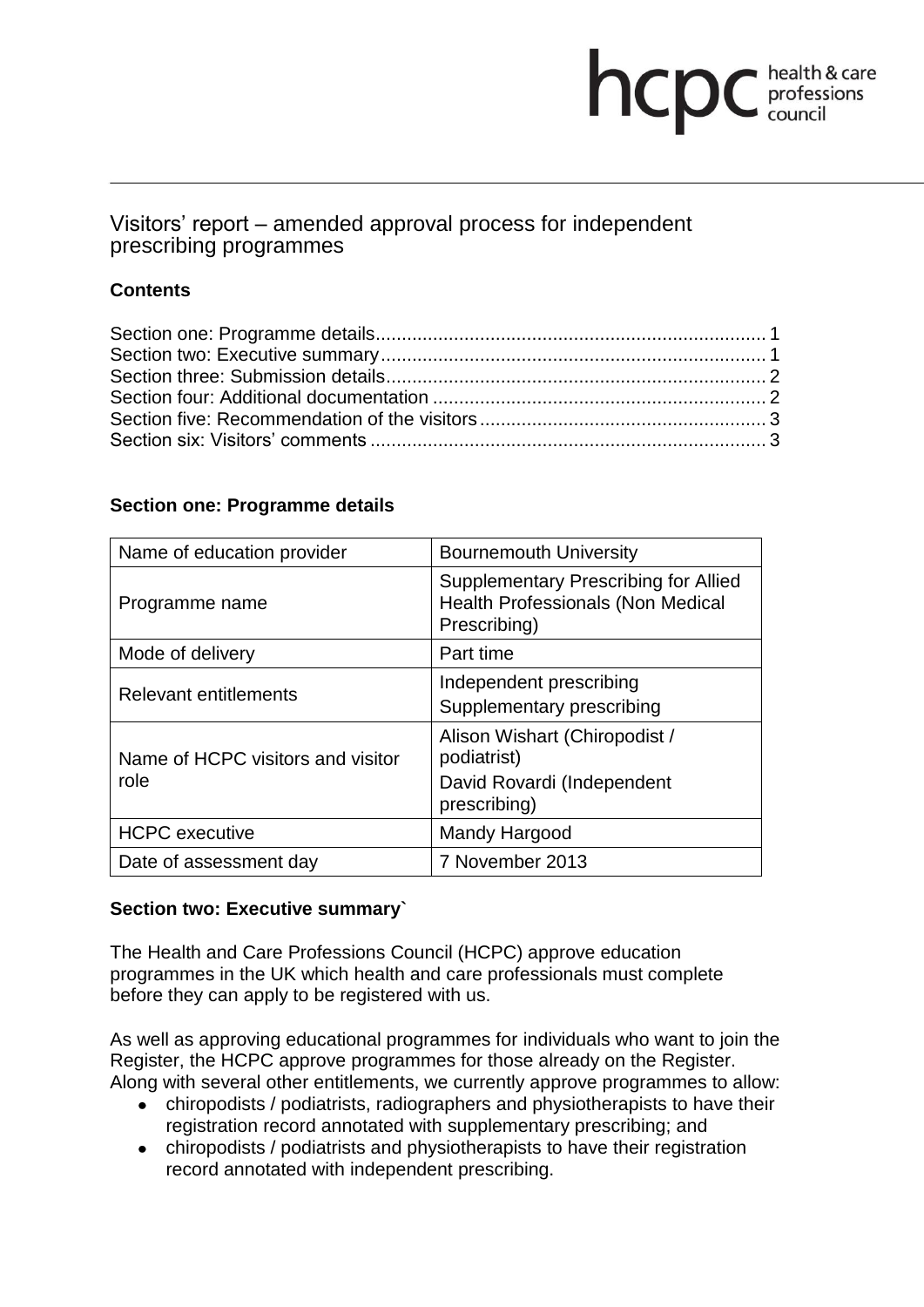We have previously ensured that a currently running supplementary prescribing programme at this education provider has met the standards of education and training (SETs). As this new or amended programme is based on an existing HCPC approved supplementary prescribing programme, we can be satisfied that it meets some of the standards for prescribing, which are based on the SETs. However, we have identified some standards where we will need to make a judgement about how the introduction or modification of elements of the programme impact on the way it meets these standards.

To recommend a programme for approval, the visitors must be assured that the programme meets the standards for education providers part of the standards for prescribing, and that those who complete the programme demonstrate an ability to meet the standards for all prescribers (along with the additional standards for independent prescribers where required).

## **Section three: Submission details**

The following required documents were provided as part of the submission:

- Information for applicants (eg advertising materials, admissions / entry criteria)
- Programme specification
- Student handbook
- Information about programme and management team structure, including staff CVs
- Module descriptors
- Extracts from practice placement documents
- Extracts from assessment regulations relating to student progression and external examiners
- Standards for prescribing mapping document

#### **Section four: Additional documentation**

- $\boxtimes$ The visitors agreed that no further documentation was required in order to make a recommendation.
- $\Box$ The visitors agreed that additional documentation was required in order to make a recommendation. The standards for which additional documentation is requested are listed below with reasons for the request.